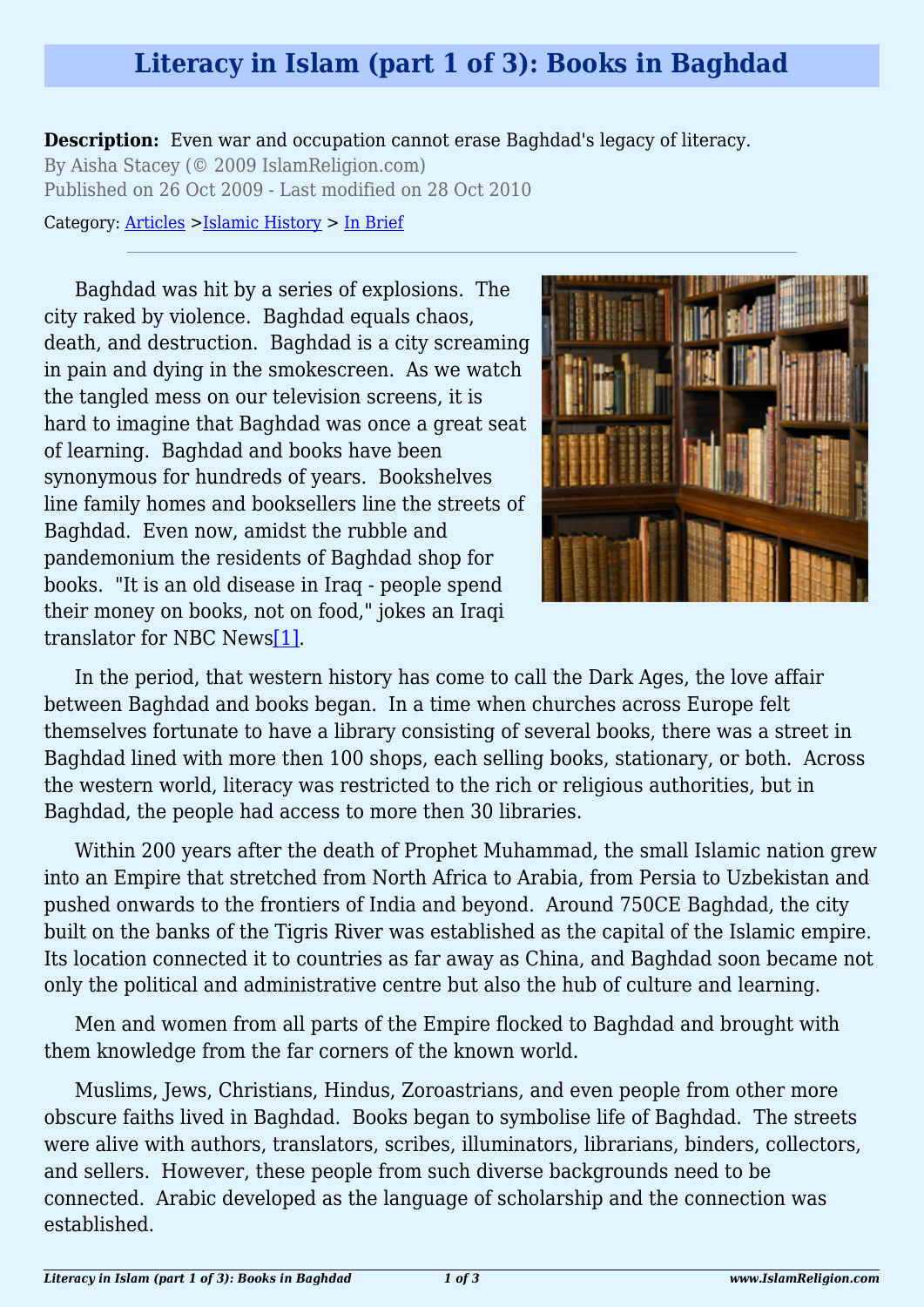The works of Plato, Aristotle, Ptolemy, and Plutarch among many others were translated into Arabic. Jewish philosophers used Arabic translations of Greek philosophical works to write their own treatise and essays. When Europe began to emerge from the Dark Ages into a period of enlightenment, they relied on books written in Arabic to redeem and reclaim the foundations of the Western empire.

Many of the original books translated in Baghdad were lost or destroyed in their home countries, and remained only in their Arabic translations. The scholars of Baghdad were responsible for preserving classical works from the Greeks, Romans, and Egyptians and even translated classics from Persia, India and China. These great works were then translated from Arabic back into languages such as Turkish, Persian, Hebrew, and Latin. Catholic theologian, Thomas Aquinas made his famous integration of faith and reason after reading Aristotle's philosophy in a translation by Baghdad scholars.

The scholars of Baghdad not only collected and synthesised the great works, they added to the body of knowledge. They opened up new fields of scholarship, such as celestial mechanics, and introduced the world to algebra and geometry. A Baghdad scholar produced an ophthalmology textbook, believed the world's first medical book containing anatomical drawings. It was the definitive work in both the east and west, and was used for more than eight centuries.

As Baghdad transformed itself into a centre of learning Caliph, Harun Al Rashid, and his son, al-Mamoon, opened one of history's most renowned think tanks, *Bayt al Hikmah*, or the House of Wisdom. The scholars at the House of Wisdom, unlike their modern counterparts, did not "specialize." Al-Razi was a philosopher and a mathematician as well as a physician, and al-Kindi, wrote on logic, philosophy, geometry, calculation, arithmetic, music, and astronomy. Among his works were such titles as The Reason Why Rain Rarely Falls in Certain Places, The Cause of Vertigo, and Crossbreeding the Dove.

The historian al-Maqrizi described the opening of the House of Wisdom in 1004 CE. "The students took up their residence. The books were brought from [many other] libraries ... and the public was admitted. Whosoever wanted was at liberty to copy any book he wished to copy, or whoever required to read a certain book found in the library could do so. Scholars studied the Quran, astronomy, grammar, lexicography and medicine. The building was, moreover, adorned by carpets and all doors and corridors had curtains, and managers, servants, porters, and other menials were appointed to maintain the establishment."[\[2\]](#page-2-1)

<span id="page-1-1"></span><span id="page-1-0"></span>Books have always played a role in the life of Baghdad. In 11<sup>th</sup> century CE Baghdad, a manuscript "... was about the size of the modern book, containing good quality paper with writing on both sides, and bound in leather covers". An average bookshop contained several hundred titles including the Quran and commentaries on the Quran, languages and calligraphy, Christian and Jewish scriptures, histories, government works, court accounts, pre-Islamic and Islamic poetry, works by various schools of Muslim thought, biographies, astronomy, Greek and Islamic medicine, literature, popular fiction, and travel guides (to India, China, Indochina).[\[3\]](#page-2-2)